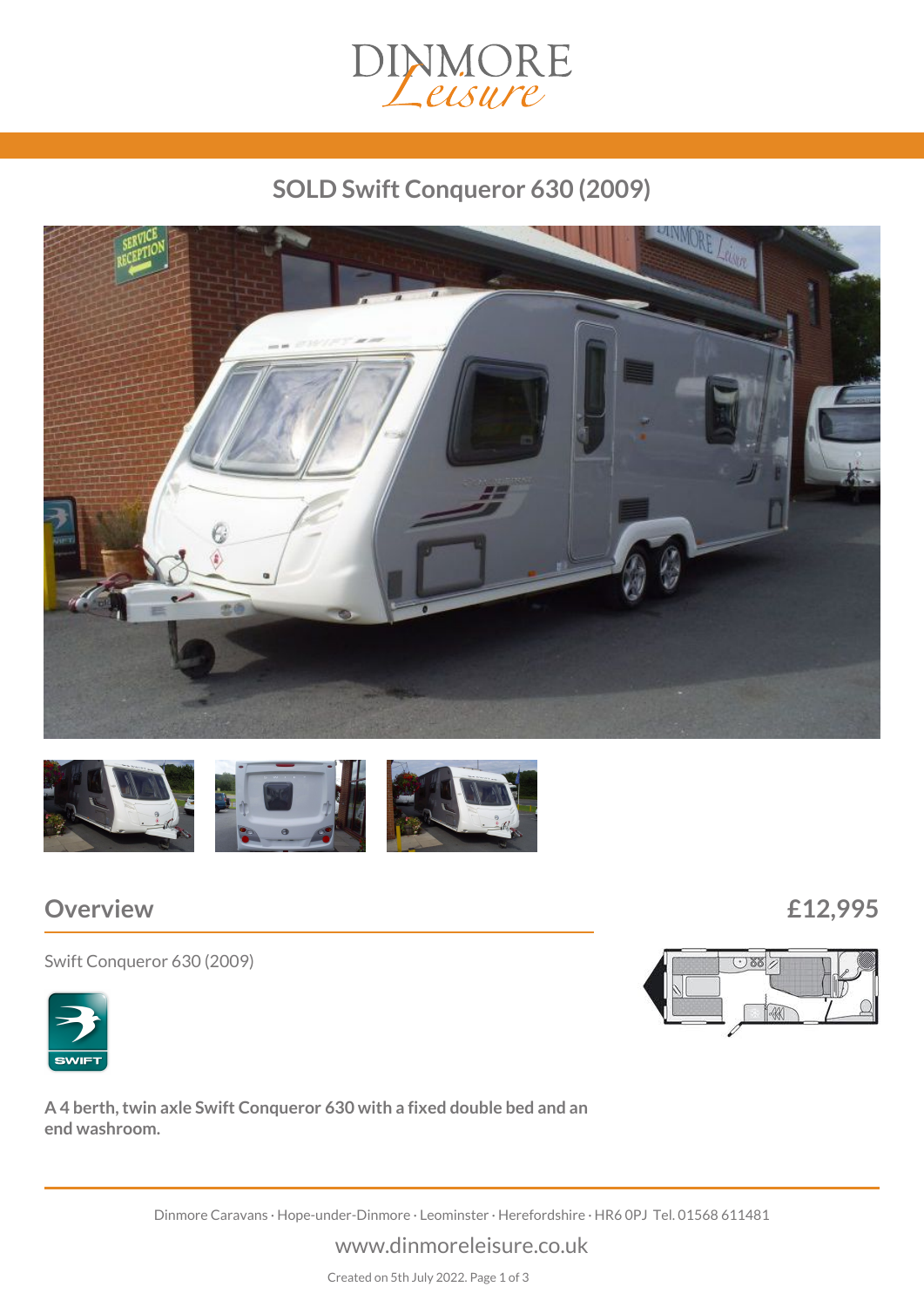

#### *DID YOU KNOW YOU CAN NOW RESERVE THIS CARAVAN SIMPLY BY PLACING A DEPOSIT OVER THE TELEPHONE?*

*Spec. includes:-Twin axle with alloy wheels, Fixed double bed, Centre chest, Al-ko hitch stabiliser, Large 175 litre fridge/freezer, Cooker with duel fuel hob, Sanyo 700w microwave, External BBQ point, External 230v socket situated within a wet locker, Status 530 directional TV aerial, loose fit carpets, water heater, Alde central heating, JVC CD/Radio, THetford C-250 cassette toilet, smoke alarm, P shaped shower, Window blinds & flyscreens, Door flyscreen, Large Rooflight with blind & flyscreen, Al-ko chasis, 40 litre on board insulated tank, Full Service History, TV cabinet with TV bracket.*

*Part exchange welcome, Finance available subject to status written quotations available on request.*

## *Specifications*

| Make               | Swift              |
|--------------------|--------------------|
| Model              | Conqueror 630      |
| Internal Length    | 6.27m / 20' 6''    |
| External Length    | 7.94m / 28' 1"     |
| Width              | 2.29m / 7'6''      |
| Unladen Weight     | 1545kg             |
| <b>MTPLM</b>       | 1830 <sub>kg</sub> |
| <b>Awning Size</b> | 1064cm             |

*Dinmore Caravans · Hope-under-Dinmore · Leominster · Herefordshire · HR6 0PJ Tel. 01568 611481*

#### *www.dinmoreleisure.co.uk*

*Created on 5th July 2022. Page 2 of 3*